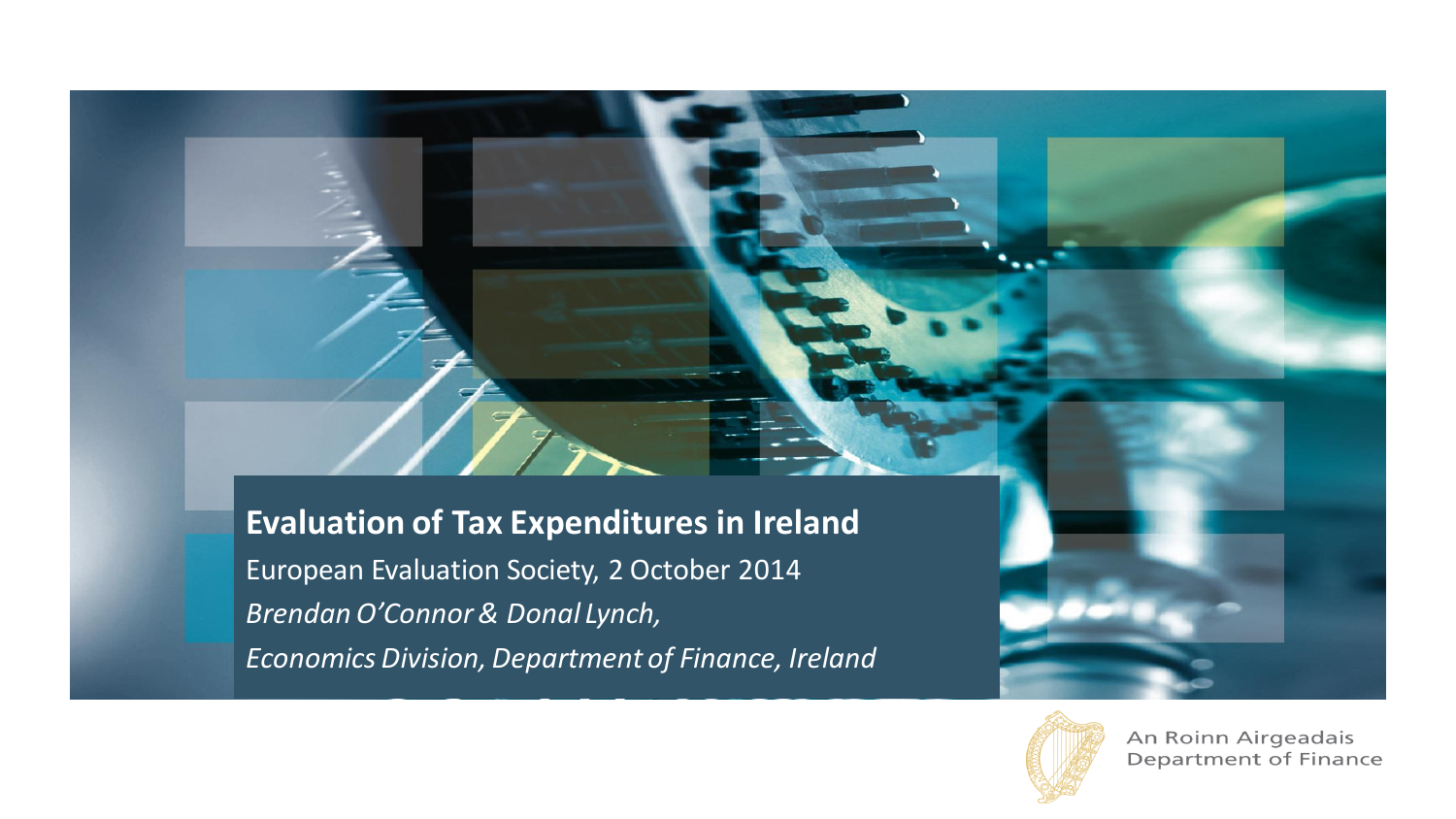

# **Outline of presentation**

**1. What are Tax Expenditures?**

**2. Economic Issues & Challenges in Evaluation of Tax Expenditures**

#### **3. Experience in Ireland**

#### **4. Case studies**

- Film Relief (2012)
- R&D Tax Credit (2013)

#### **5. Next steps**

- **EU Fiscal Rules**
- **Official Guidelines?**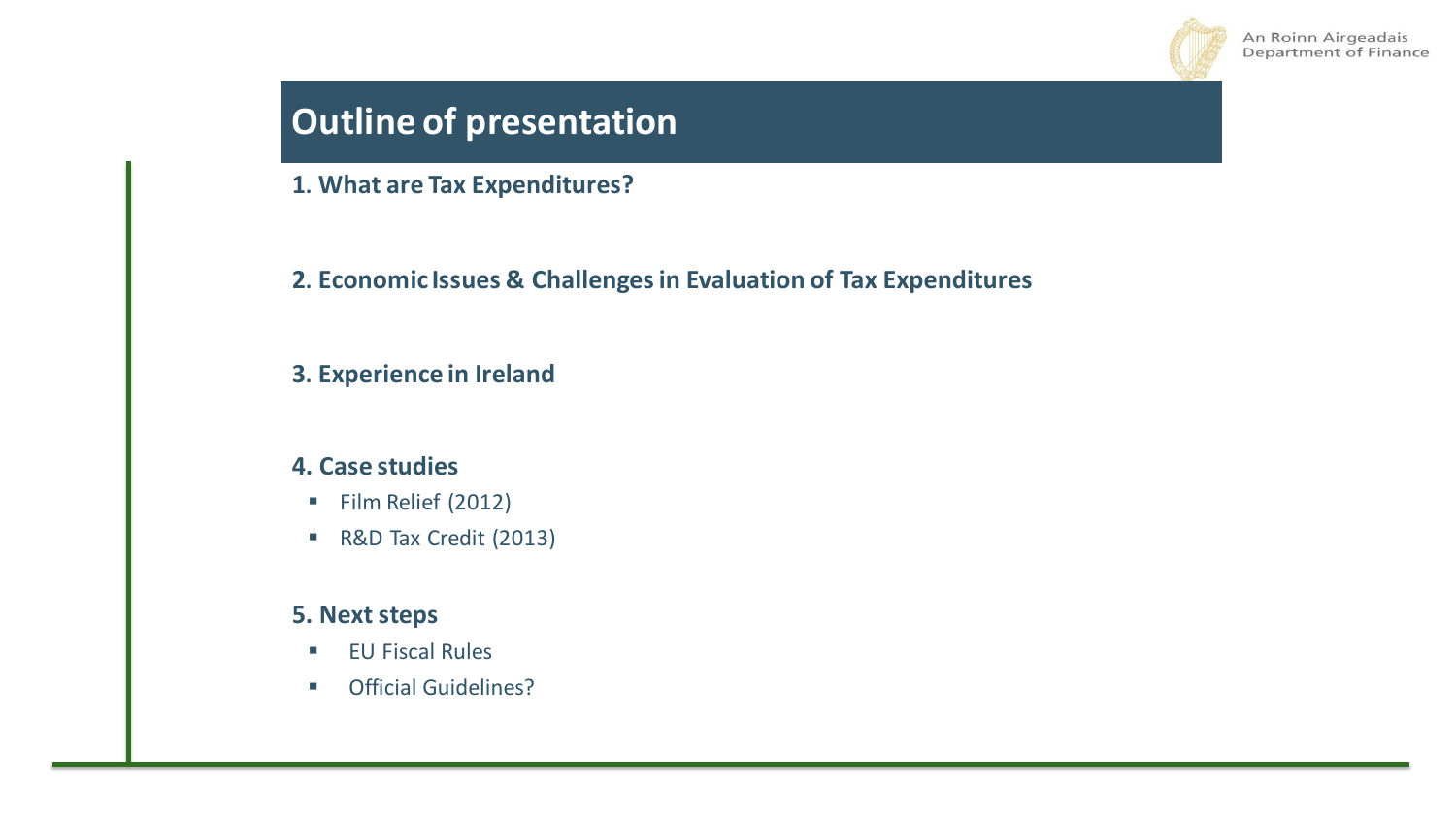

## **What are tax expenditures?**

### **Not clear-cut – but potential criteria include:**

- **Equivalent to direct expenditures, except this spending takes place through the tax** system (Surrey, 1973)
- Reduces potential tax revenue
- **Targeted at a narrow group or activity**
- Non-revenue raising objective
- Is a deviation from a benchmark structure
	- Benchmark is the baseline against which a tax reducing measure can be recognised as either part of the 'normal' tax structure or as a tax expenditure
	- But no agreement in literature on appropriate benchmark.

### **Clearly distinct from direct expenditures with fixed sum of funds and/or eligibility**

■ Market led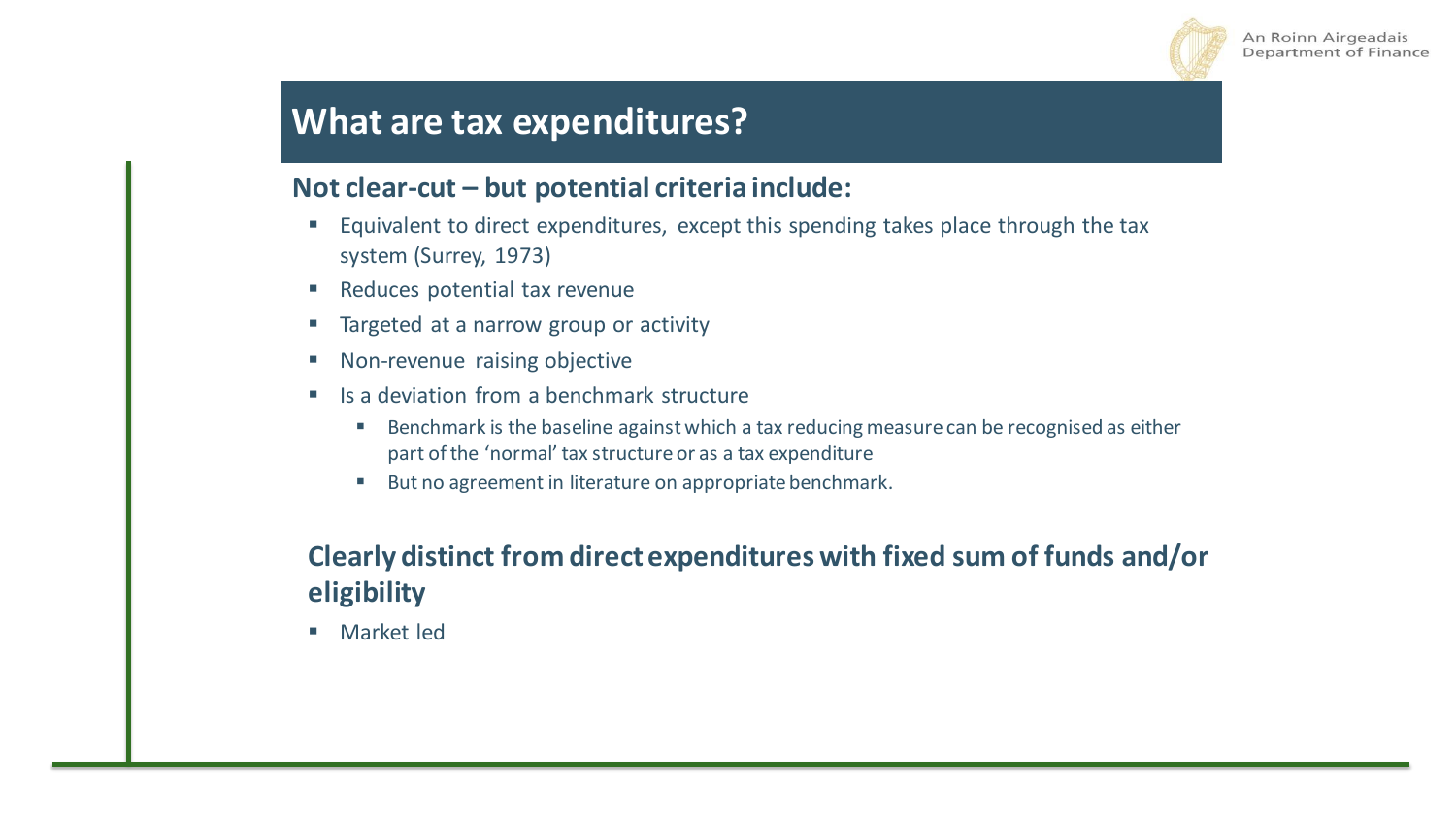

### **Distinction between Tax Expenditures and Direct Expenditures – Example Benefits and Limitations**

|                                               | <b>Tax expenditures</b>                                                                                        | <b>Direct subsidies</b>                                          |  |  |  |  |
|-----------------------------------------------|----------------------------------------------------------------------------------------------------------------|------------------------------------------------------------------|--|--|--|--|
| <b>Cost control</b>                           | Cost uncertain – depends on<br>taxpayer participation                                                          | Cost capped by expenditure<br>ceiling.                           |  |  |  |  |
| <b>Possible</b><br>abuses                     | Reduced risk of fraud as already<br>tax compliant. Still room for<br>evasion, avoidance & for rent<br>seeking. | Room for arbitrariness and<br>capture of the allocating<br>body. |  |  |  |  |
| <b>Equity</b>                                 | Regressive by nature.                                                                                          | Discretionality can provide<br>more equitable access.            |  |  |  |  |
| Based on: Villela, Lemgruber & Jorratt (2010) |                                                                                                                |                                                                  |  |  |  |  |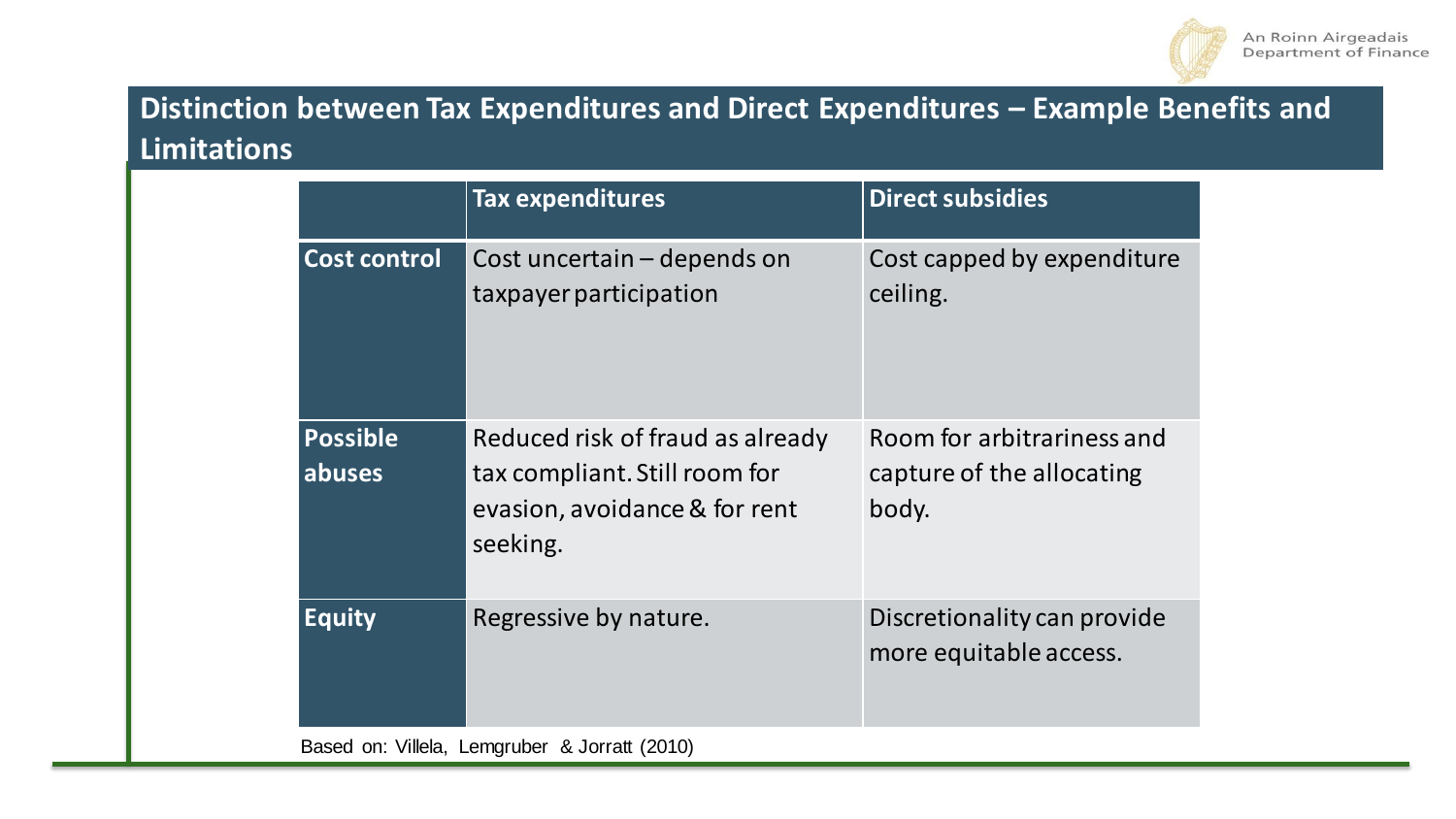

# **What are tax expenditures in the slides in the slides in the slides in the slides in the slides in the slides in the slides in the slides in the slides in the slides in the slides in the slides in the slides in the slides**

### **Optimal taxation theory – principle of neutrality**

**Also efficiency**

### **Market failure as motivation for tax expenditures**

#### **Other economic issues**

- **Impact on the fiscal position,**
- **Pro-cyclicality,**
- **Fiscal illusion / political economy**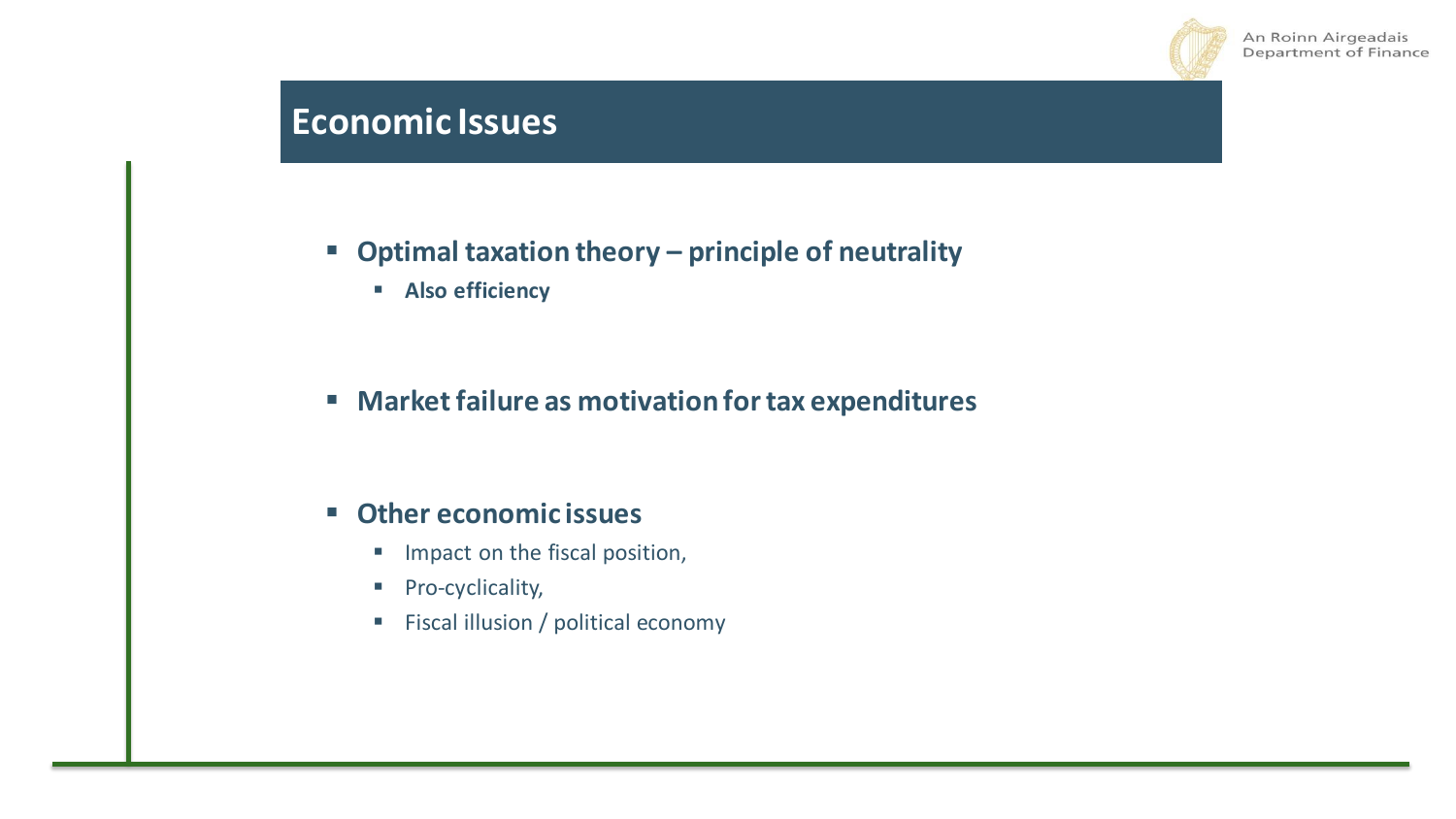

### **Challenges in Evaluation**

#### **1. Data issues**

- Availability of data determines the types of evaluations possible
- **In practice effectiveness tests often dominate efficiency reviews**
- Data requirement for future evaluation vs compliance and administration burden

### **2. Estimating costs**

- **Revenue Forgone**
- **Final Revenue Loss**
- **Outlay Equivalence**

### **3. Health warning**

- **Aggregation Problem,**
- **EValuation of Aggregate Effects of Tax Expenditures**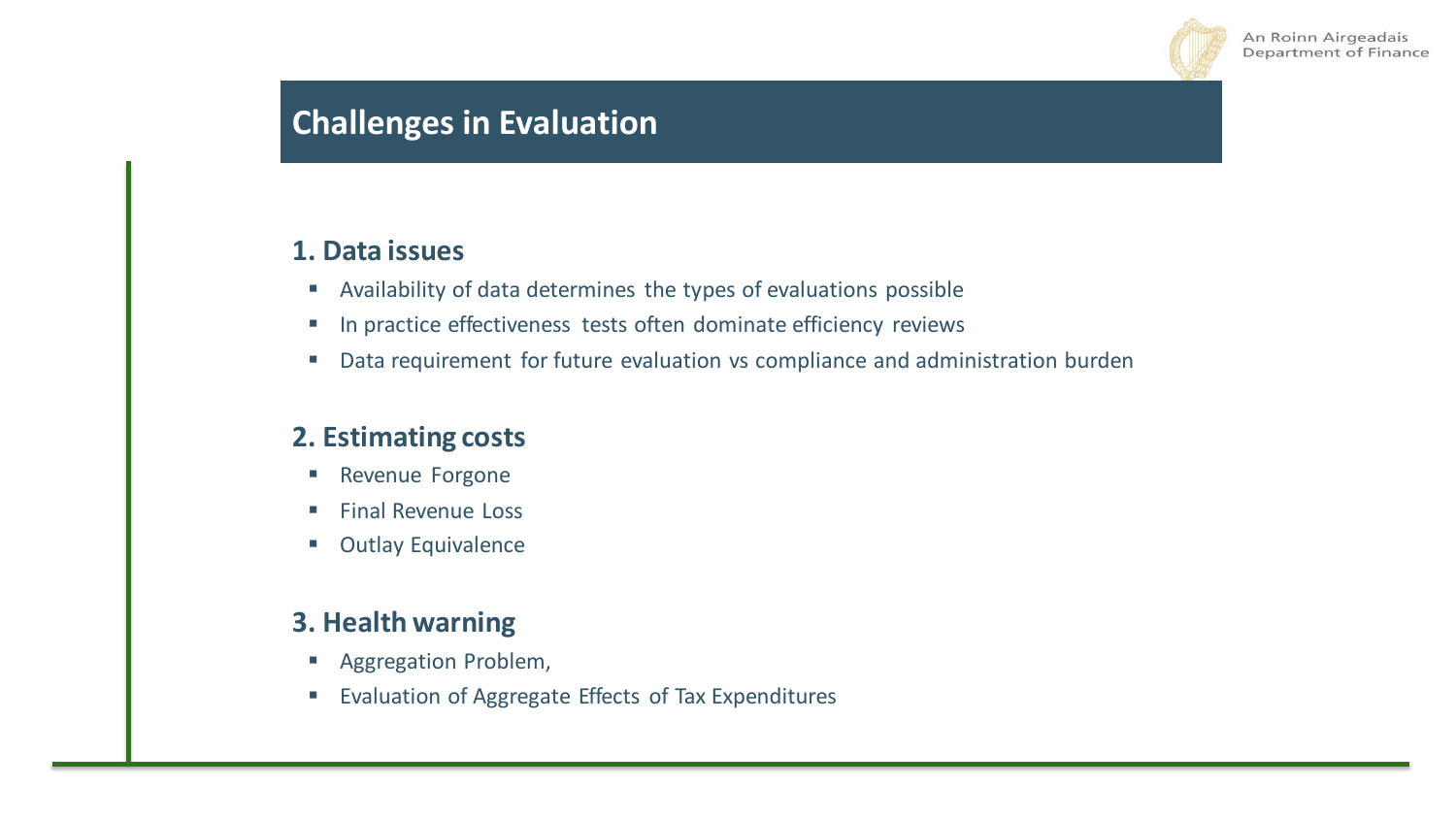

# **Tax expenditure evaluations**

| 2006/2007 | Property Incentives, Film Incentives | Department of Finance            |  |  |
|-----------|--------------------------------------|----------------------------------|--|--|
| 2011      | <b>Property Incentives</b>           | Department of Finance            |  |  |
| 2012      | <b>Film Incentives</b>               | Department of Finance            |  |  |
| 2013      | <b>R&amp;D Tax Credit</b>            | Department of Finance            |  |  |
| 2013      | Living City (property)               | Department of Finance            |  |  |
| 2014      | Agri-Taxation                        | Finance, Agriculture,<br>Revenue |  |  |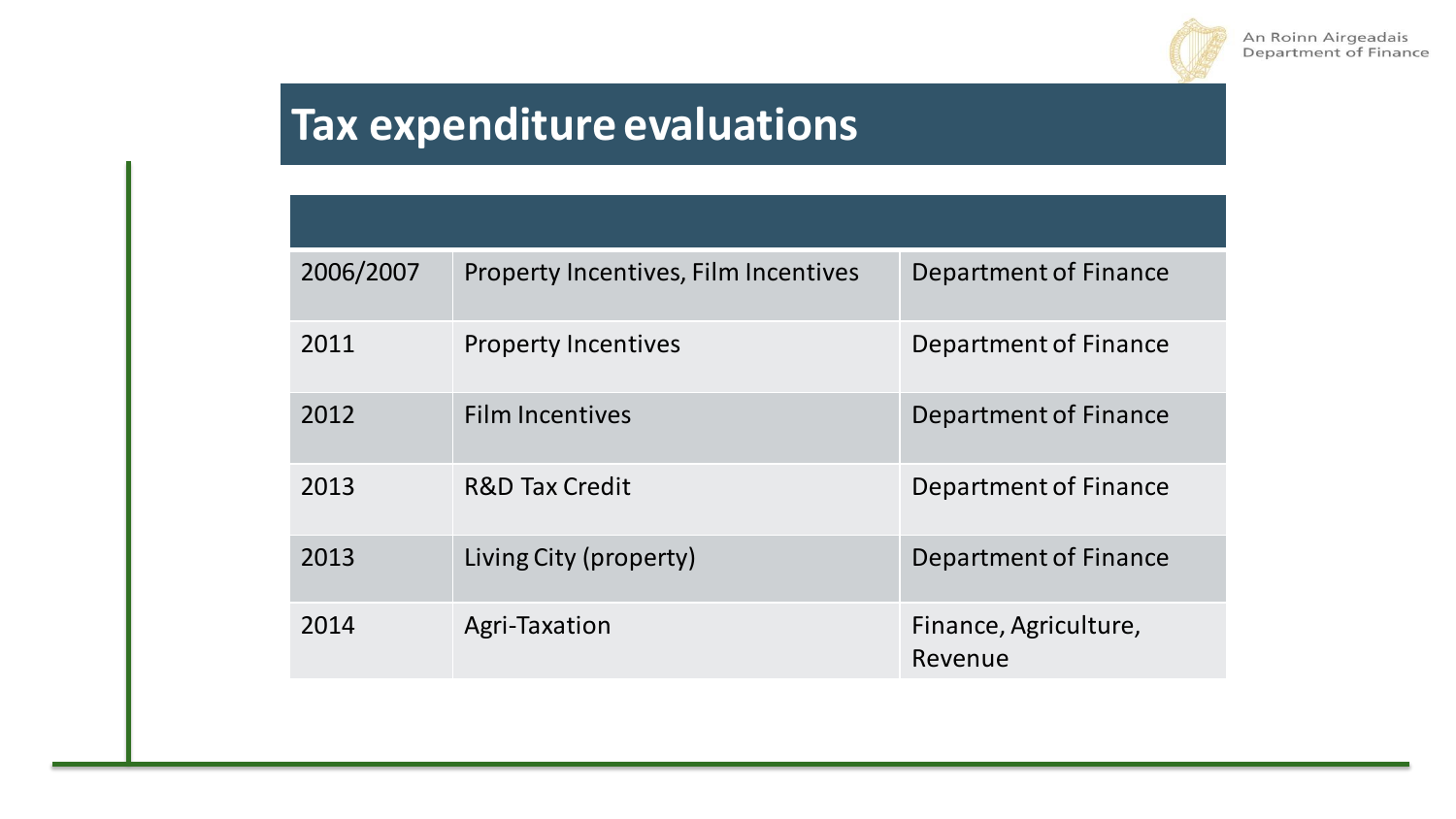

### **Case Study 1: Film Relief**

### **2011: €118m in expenditure, €55m cost** • **Income tax relief at marginal rate**

- 98 108 105 160 118 31 33 44 66 49 0 20 40 60 80 100 120 140 160 180 2007 2008 2009 2010 2011 ■ Total Irish Expenditure Tax Cost  $(\epsilon, m)$
- 
- **High yield, low risk for investors**
- **Inefficient scheme – cost €41 per €28 funding gap**

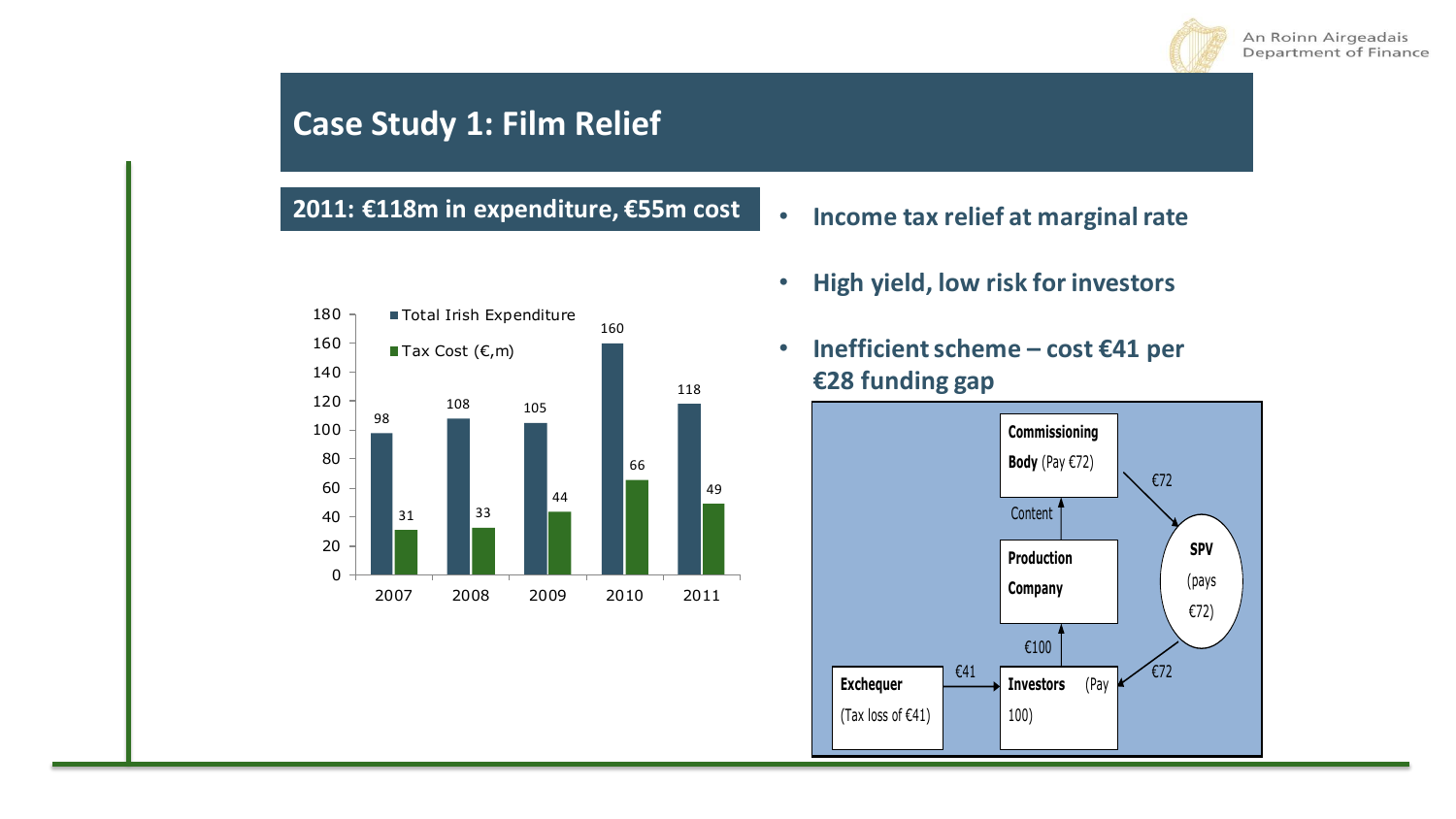

### **Case Study 1: Film Relief**

#### **1. Methods**

- Survey of domestic and international production companies
- **International review of audiovisual incentives**
- **EXECONFEDENTIAL ACCESS TO Revenue case files and data**
- **Public consultation**
- **CBA**

### **2. CBA approach and findings**

- **Forfas model for industrial development agency supports**
- Parameter values for shadow price of public funds, shadow price of labour from Forfas model
- **Internal estimate for deadweight**

| <b>Shadow price</b><br>of labour |                              |            |                   |            |                   |                  |                   |  |  |
|----------------------------------|------------------------------|------------|-------------------|------------|-------------------|------------------|-------------------|--|--|
|                                  | 100%                         | 80%        | 60%               | <b>50%</b> | 40%               | 30%              | 20%               |  |  |
| <b>Deadweight</b>                | <b>Range of Net Benefits</b> |            |                   |            |                   |                  |                   |  |  |
| 10%                              | $-638.2m$                    | $-£21.1m$  | $-64.2m$          | €4.1m      | €12.3m            | €20.5m           | €28.6m            |  |  |
| 20%                              | $-641.8m$                    | $-£26.5m$  | $-£11.6m$         | $-64.2m$   | €3.2m             | €10.4m           | €17.6m            |  |  |
| 35%                              | $-647.1m$                    | $-$ £34.7m | $-\epsilon$ 22.5m | $-£16.5m$  | $-£10.6m$         | $-64.7m$         | €1.2m             |  |  |
| 40%                              | $-648.9m$                    | $-637.4m$  | $-£26.2m$         | $-£20.7m$  | $-£15.2m$         | $-\epsilon$ 9.7m | $-\epsilon$ 4.3m  |  |  |
| <b>50%</b>                       | $-652.4m$                    | $-642.9m$  | $-633.5m$         | $-£28.9m$  | $-£24.3m$         | $-£19.8m$        | $-£15.3m$         |  |  |
| 60%                              | $-656.0m$                    | $-648.4m$  | $-640.9m$         | $-637.2m$  | $-\epsilon$ 33.5m | $-£29.9m$        | $-\epsilon$ 26.3m |  |  |
| 70%                              | $-659.5m$                    | $-653.8m$  | $-648.2m$         | $-645.4m$  | $-642.7m$         | $-639.9m$        | -€37.2m           |  |  |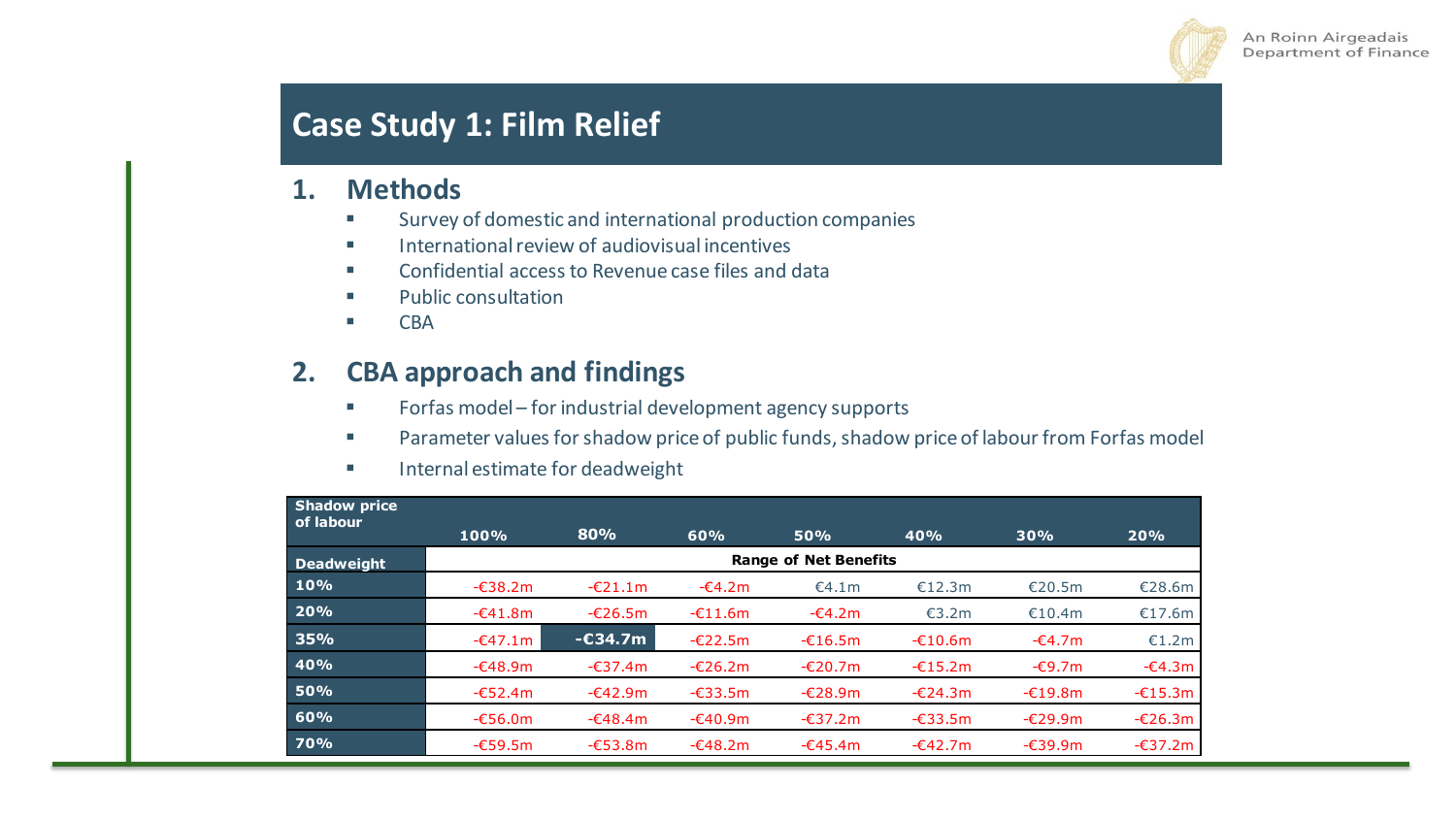

### **Case Study 2: R&D Tax Credit**

**BERD/GDP ratio converging on EU-27** • **R&D tax credit introduced in 2004**



- 
- **25% credit on R&D over 2003 levels**
- **Payable credit if insufficient tax liability**
- **Credit motivated by market failure in private sector investment in R&D**
- **Role for Government to correct market failure (Mirrlees, 2011)**
- **But risk associated with intervention**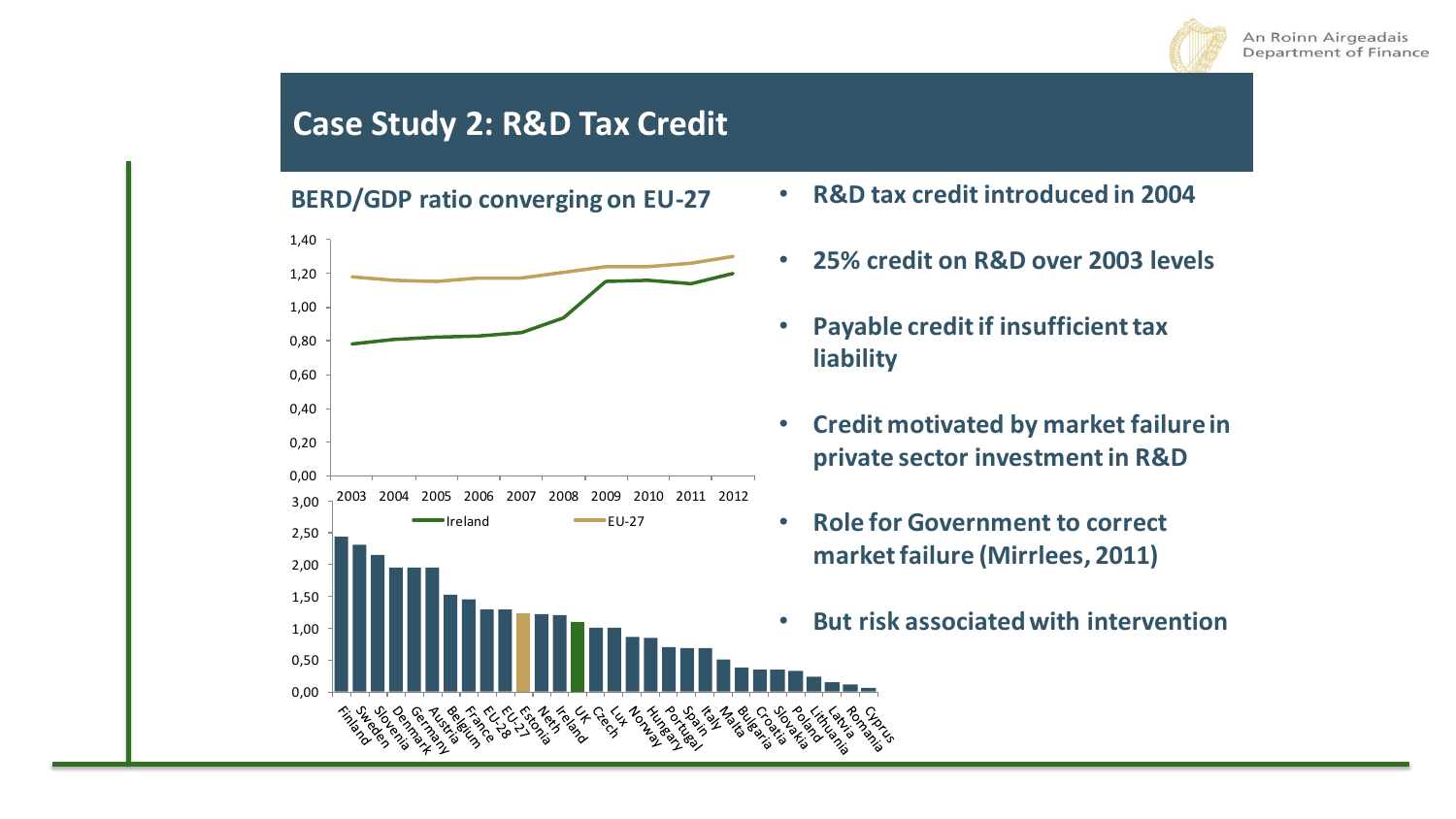

## **Case Study 2: R&D Tax Credit**

#### **1. Methods**

- **Public consultation**
- **Survey of R&D companies**
- Literature review on economic of R&D
- International review of R&D incentives
- **EXECUTE:** Analysis of confidential Revenue case files
- Econometric methods

#### **2. Econometric methods**

- R&D demand equation: R&D Expenditure = F(User Cost of R&D)
- **Model also incorporates firms specific 'control' variables (e.g. liquidity ratio, sales,** profit, size, sector)
- **Panel (multi-year) analysis**

#### **3. Data issues**

- **EXECTE:** Revenue case files matched with financial data from company accounts
- Small sample size and problems with data quality
- Lessons for future evaluations data collection essential from outset